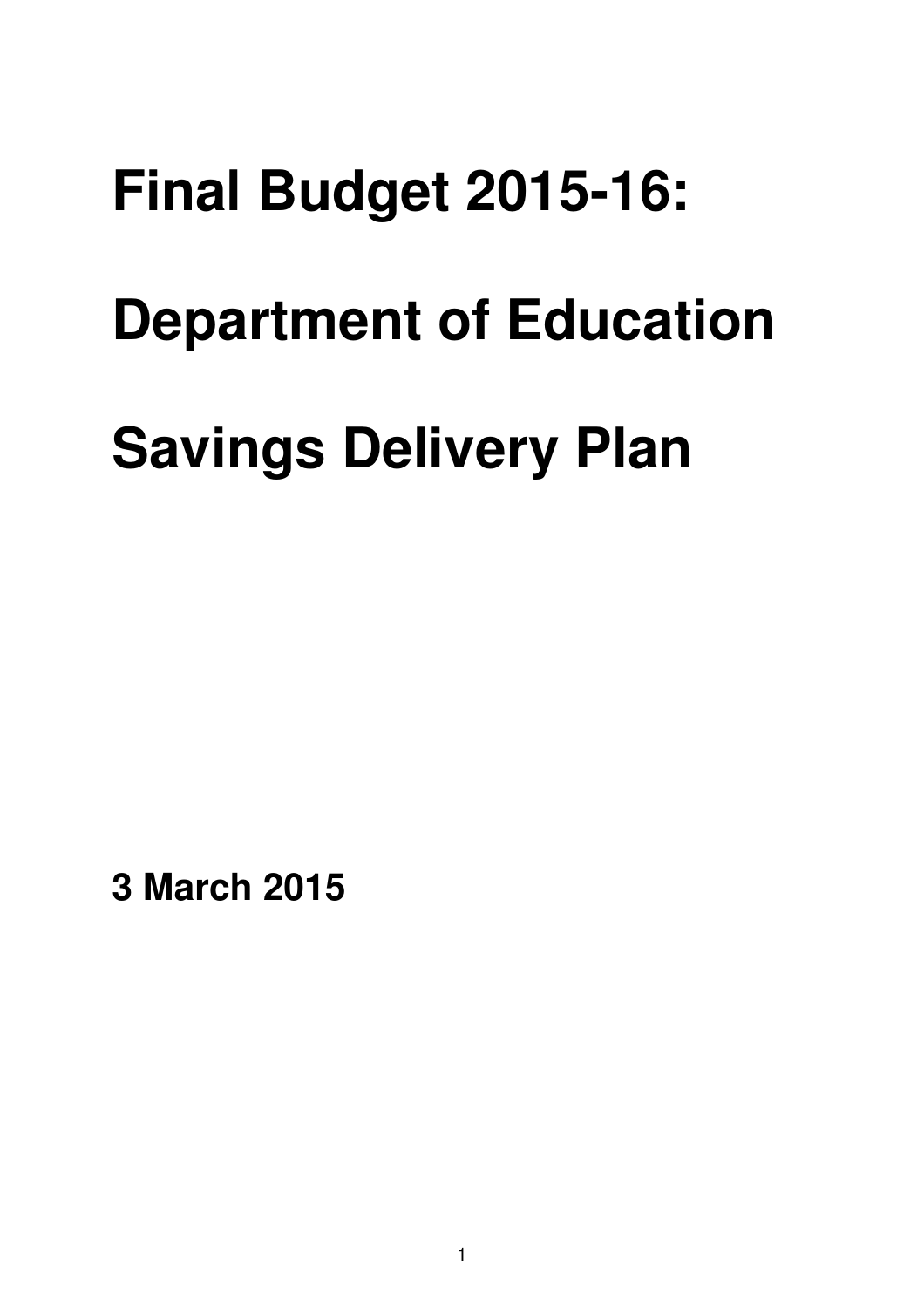|                                                                                                                   | £m      |
|-------------------------------------------------------------------------------------------------------------------|---------|
| <b>Opening Resource Budget 2014-15</b>                                                                            | 1,943.7 |
| <b>Opening Resource Budget 2015-16</b>                                                                            | 1,914.2 |
| Overall level of savings required to<br>deliver key objectives and live within<br>Final 2015-16 Budget settlement | 97.6    |

#### **Background**

- 1. On 25 November 2014 the Department published its Draft Budget 2015-16 Consultation document. This highlighted that, at Draft budget stage, the Department faced a Resource funding gap of £162.5m or 8.4% of the opening 2014-15 baseline budget. This amount was made up of two key elements:
	- The £94.4m year on year reduction in cash funding; and
	- • £68.1m of inescapable pressures (which were detailed in the DE Draft Budget Consultation document).
- 2. The outworkings of the Final Budget 2015-16 for the Department was that an additional £64.9m Resource funding was secured. The Department's 2015-16 Resource baseline therefore increased from £1,849.3m at Draft Budget stage to £1,914.2m at Final Budget. This included £1.6m Change Fund monies for Nurture Units and £0.3m in respect of PEACE IV match funding.
- 3. Hence the Resource Budget funding gap has reduced from £162.5m to £97.6m and this is made up of two key elements:
	- The £29.5m year on year reduction in cash funding; and
	- £68.1m of inescapable pressures.
- 4. Overall, therefore in 2015-16 the Department of Education faces a Resource funding gap of £97.6m or 5% of the opening 2014-15 baseline of £1,943.7m.

# **Process undertaken**

5. As part of the work involved at the Draft Budget stage an internal review group was established to critically examine all areas of the Department's Budget with a view to driving up efficiency, reducing bureaucracy and eliminating duplication.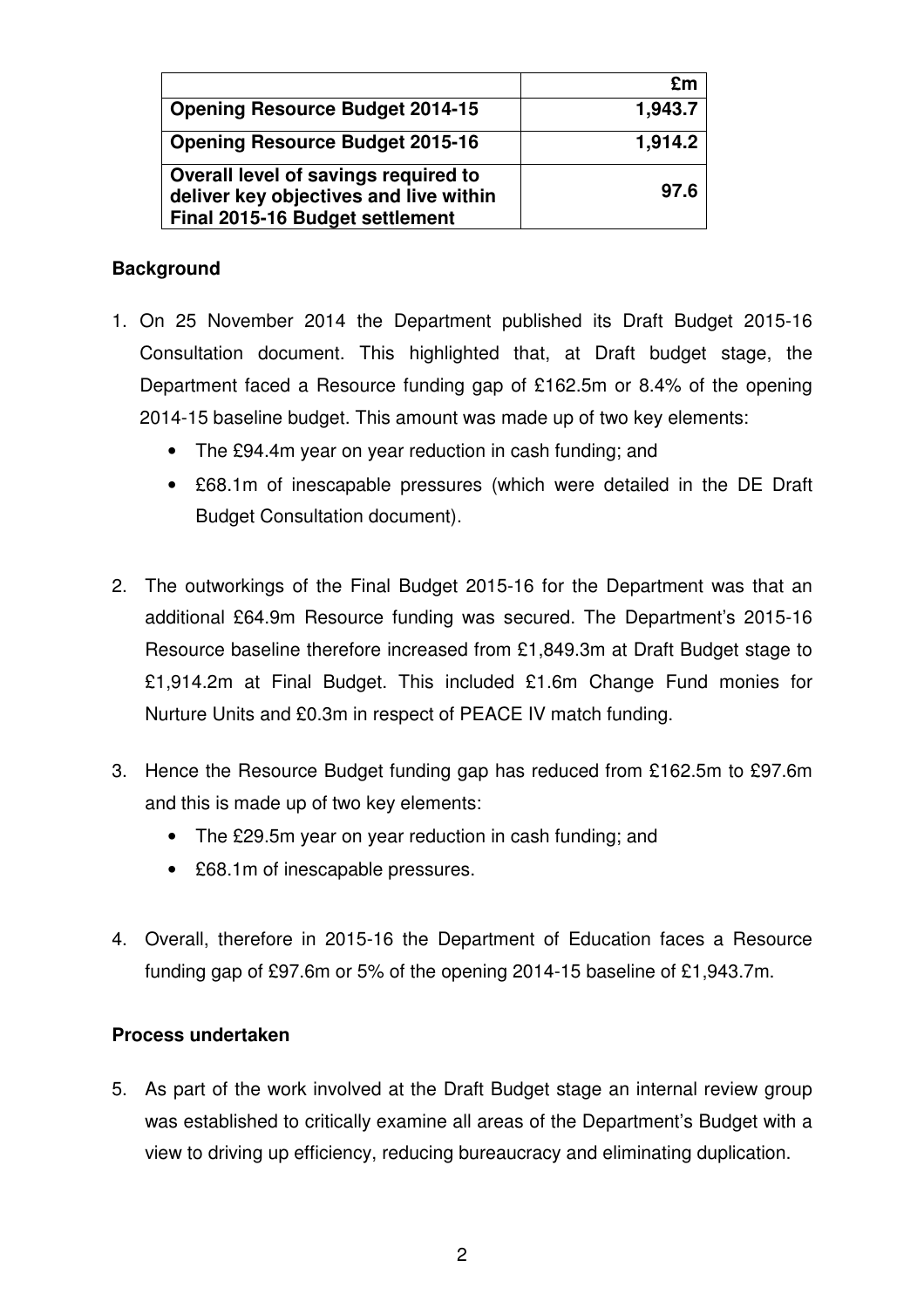- 6. However the scale of the budget reductions required in 2015-16 means that these cannot be delivered through efficiency savings alone, especially in light of the savings already delivered during the Budget 2011-15 period. In a tight financial context, very difficult choices therefore have to be made.
- 7. In reaching final decisions on the Budget reductions included in the Education 2015-16 Savings Delivery Plan, the Minister has:
	- $\bullet$  equality and raising education standards; Focused on protecting frontline services as far as possible, promoting
	- • Secured the continuation of specific programmes that reflect the Department's statutory responsibilities;
	- • Continued to tackle social disadvantage; and
	- • Ensured that support for children with Special Education Needs is prioritised.

# **Deliverability**

- 8. There are three key factors impacting upon the deliverability of the Savings Delivery Plan:
	- • 77% of the DE Budget goes directly on staff costs;
	- The voluntary exit scheme agreed by the Executive; and
	- That it is unlikely that any staff will leave before September 2015.
- 9. Hence there is a risk that sufficient savings will not be achieved in 2015-16 due to factors outside the Department's control e.g. the numbers of volunteers who come forward across the education sector.
- 10. Each area of the Department's budget was re-examined to determine whether it related to predominately staff or non staff expenditure. Our initial assessment of the £97.6m funding gap is that there may be a potential shortfall of c£30m, based on a very high level estimate of the number of staff who may volunteer for redundancy during 2015-16.
- 11. To mitigate the risk that insufficient savings will be realised from those predominantly staff based budget areas, c£25m of additional savings have been identified from those budgets relating to non staff based expenditure. In order to reduce the potential shortfall specifically in the Education Authority, the Minister has allocated £10m of these additional savings to the Education Authority Block Grant.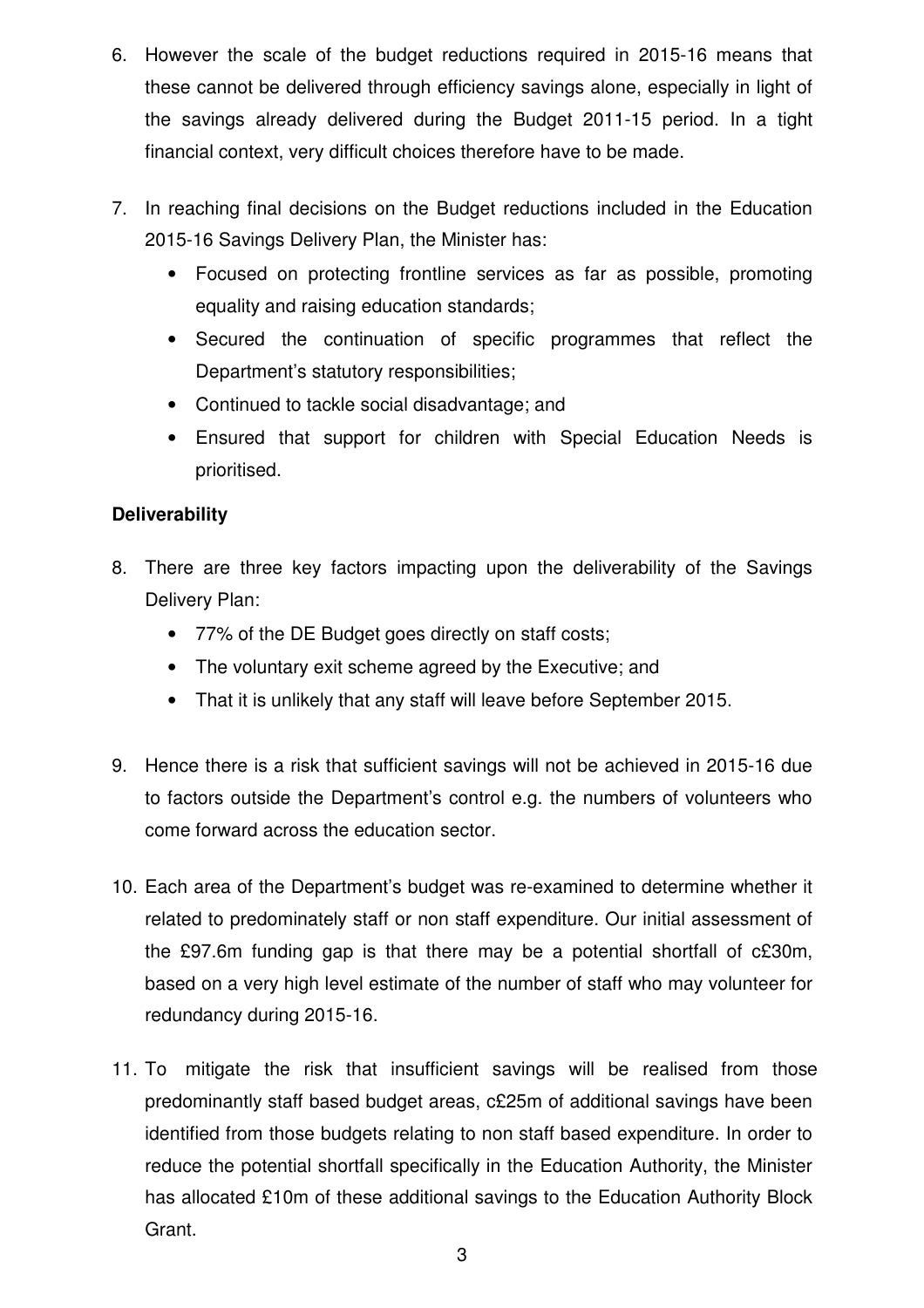12. Hence, while the Department only requires £97.6m of savings to balance its 2015-16 Resource Budget, the Education Savings Delivery Plan totals some £114.5m. This headroom relates to the increased level of savings from those budgets relating to non staff based expenditure and its purpose is to offset any potential shortfall in savings from staff related budgets.

#### **Analysis**

13. The Minister has agreed that the savings detailed at Annex A, have to be achieved in 2015-16, in order to address the 5% funding gap identified at paragraph 4 above, in order to deliver a balanced Resource Budget in 2015-16.

#### **Education Authority Block Grant**

 14. The new Education Authority must deliver savings of £10m in 2015-16, in order to live within its 2015-16 budget allocation. The majority of this relates to unfunded pay and price pressures.

#### **Release of Severance Funding**

 15. As included at the Draft Budget stage, this budget has now been released. All severance costs in 2015-16 will be funded from the central pot which has been set aside by the Executive for the voluntary exit scheme for both the NICS and the wider public sector.

# **Contingency Fund**

16. The Minister had also previously allocated £9.2m in 2014-15 to address unforeseen contingencies, in line with HMT guidance. As included at the Draft Budget stage, this budget has now been released.

#### **Procurement: Goods & Services**

17. The Department will continue to seek to ensure best value for money in the procurement of goods and services within the education sector, with a planned reduction in spending in 2015-16 of £8.0m.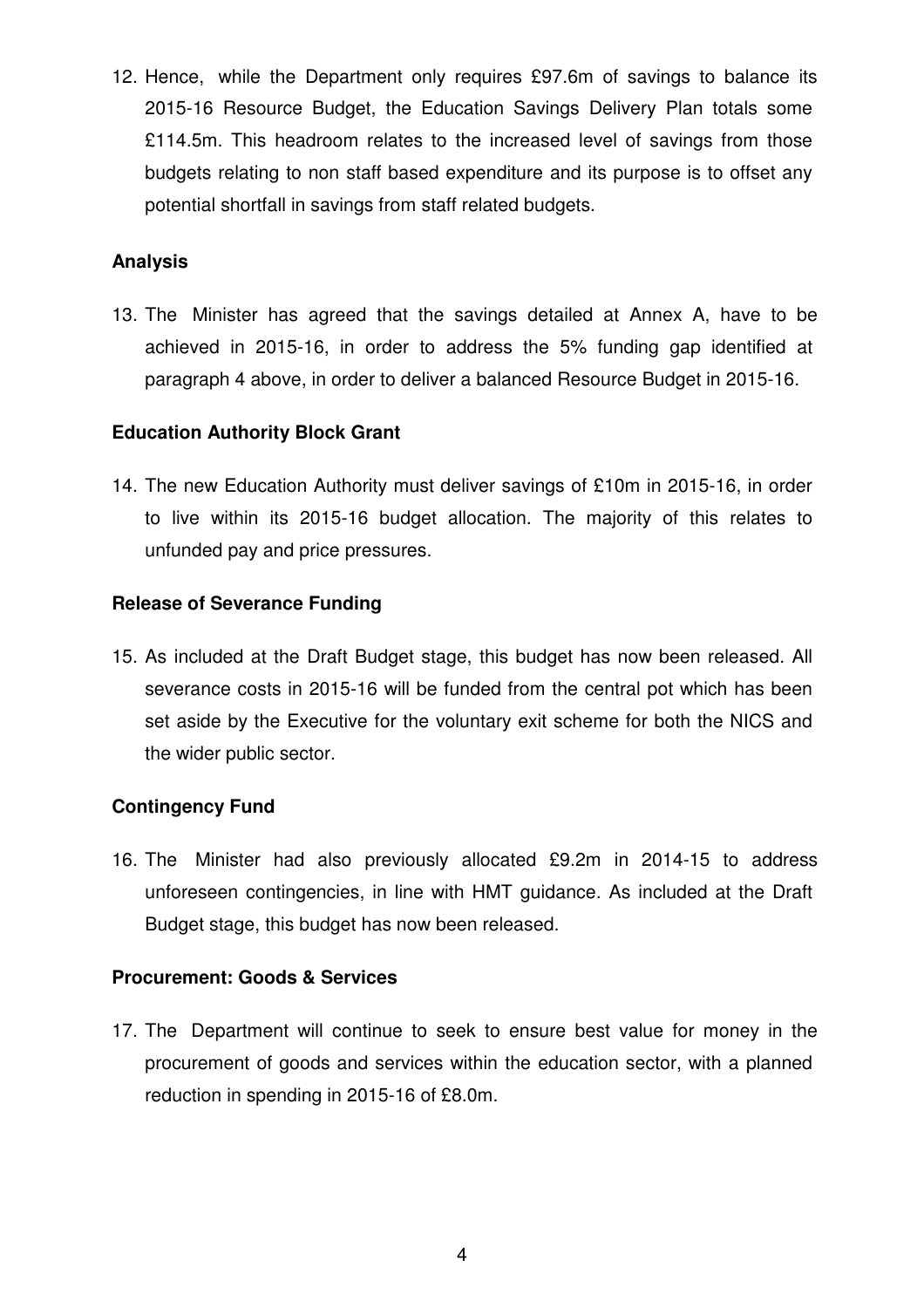#### **Equipment for Capital Projects**

18. The Draft Budget included an inescapable pressure of £4.0m relating to equipment for capital projects. This amount, added to the opening 2014-15 budget of £5.4m, gave a proposed 2015-16 budget of £9.4m. This has now been reduced by £7m, leaving an opening 2015-16 budget of £2.4m.

#### **Meals: Nutritional Standards**

19. As included at the Draft Budget stage this budget of £4.7m has now been released. The Department will continue to work with schools/catering service to implement the standards by seeking to achieve greater efficiency where practicable in providing school food.

#### **SEN Review**

 20. The Draft Budget included an inescapable pressure of £1.4m for this area, which added to the opening 2014-15 baseline of £5.5m gave a proposed 2015-16 budget of £6.9m. This has now been reduced by £3.4m, leaving an opening 2015-16 budget of £3.5m. However, the SEN Review will still be able to be delivered, but over a longer period of time; implementation is now proposed from September 2016.

# **Schools Maintenance**

 21. As included at the Draft Budget stage, the opening 2014-15 baseline of £17m will reduce by £3m.

# **Extended Schools**

 22. The opening 2014-15 baseline of £12.1m has been reduced by £2.0m, leaving an opening 2015-16 budget of £10.1m.

#### **Entitlement Framework**

 23. As included at the Draft Budget stage, the opening 2014-15 baseline of £6.9m will reduce by £2m. The Minister has listened to schools' views on the importance of retaining some earmarked funding to support the implementation of the Entitlement Framework. Rather than removing the budget entirely he is making available an allocation of £4.9m for 2015-16.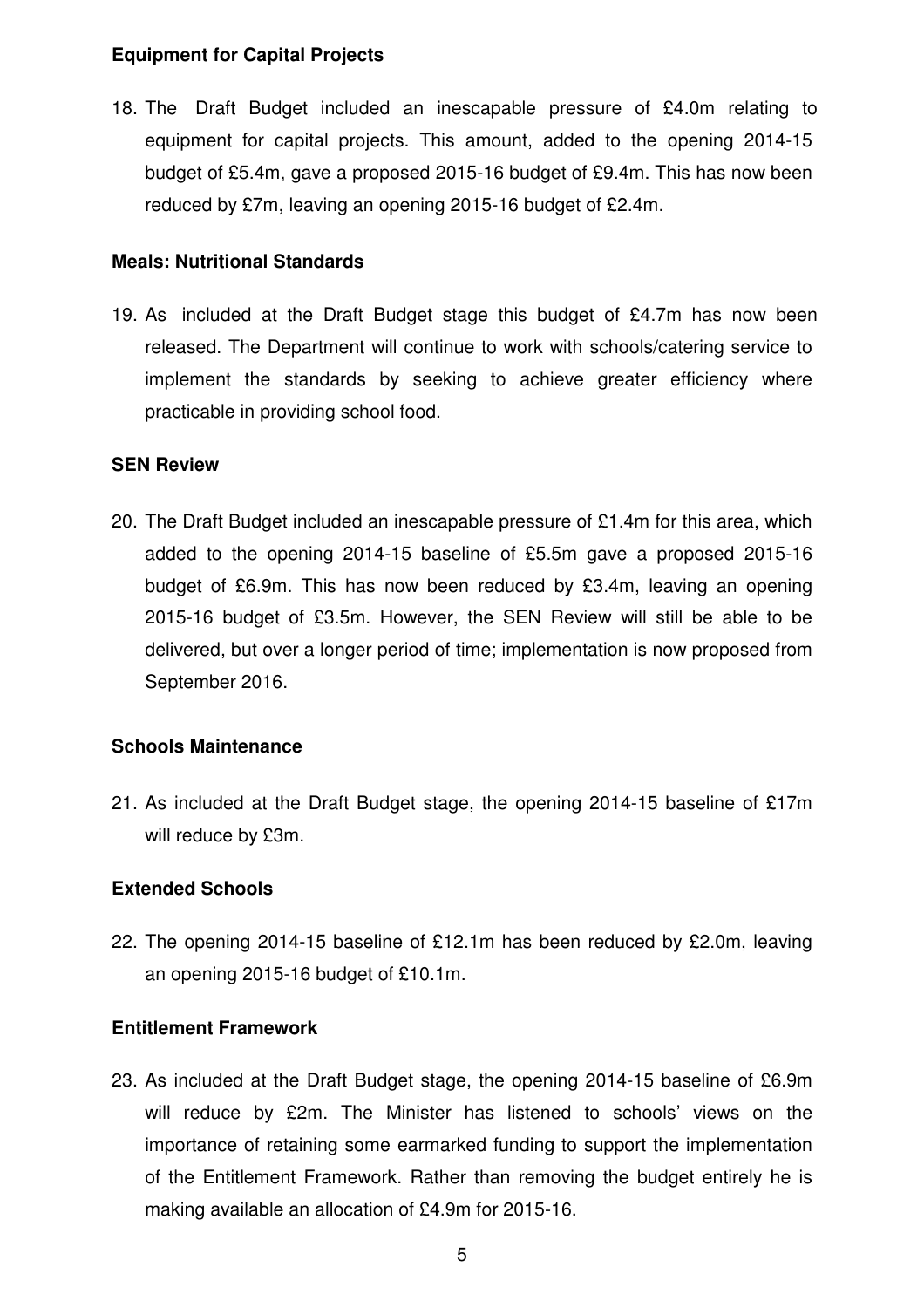#### **Community Education Initiatives**

 24. This Initiative was a 2 year programme covering 2013-14 and 2014-15 and there was no commitment to fund the Initiative beyond March 2015. The opening 2014-15 budget of £2.0m has now been released.

#### **Curriculum Development**

 25. The opening 2014-15 baseline of £2.0m has been reduced by £1.6m, leaving an opening 2015-16 budget of £0.4m.

#### **Safeguarding and Behaviour Support**

 26. As included at the Draft Budget stage, the opening 2014-15 baseline of £13.5m has been reduced by £1.4m, leaving an opening 2015-16 budget of £12.1m.

# **Special Education**

 27. The opening 2014-15 baseline of £6.1m has been reduced by £1.4m, leaving an opening 2015-16 budget of £4.7m. Children with Special Education Needs statements will continue to have their needs met as detailed in their statement, as required by legislation.

# **CCEA**

28. The Draft Budget included an inescapable pressure of £3.2m for this organisation, which added to the opening 2014-15 baseline of £22.1m gave a proposed 2015-16 budget of £25.3m. This has now been reduced by £2.4m (not the £3m included at Draft budget stage), leaving an opening 2015-16 budget of £22.9m.

#### **SEN Review: Literacy & Numeracy Programme**

29. This Programme will end in March 2015 and there was no expectation that additional funding would be provided for 2015-16.The opening 2014-15 budget of £1.5m has now been released.

# **Third Party Organisations**

 30. In order to protect delegated schools budget as far as possible the Department is proposing to reduce and/or cease funding for several standalone initiatives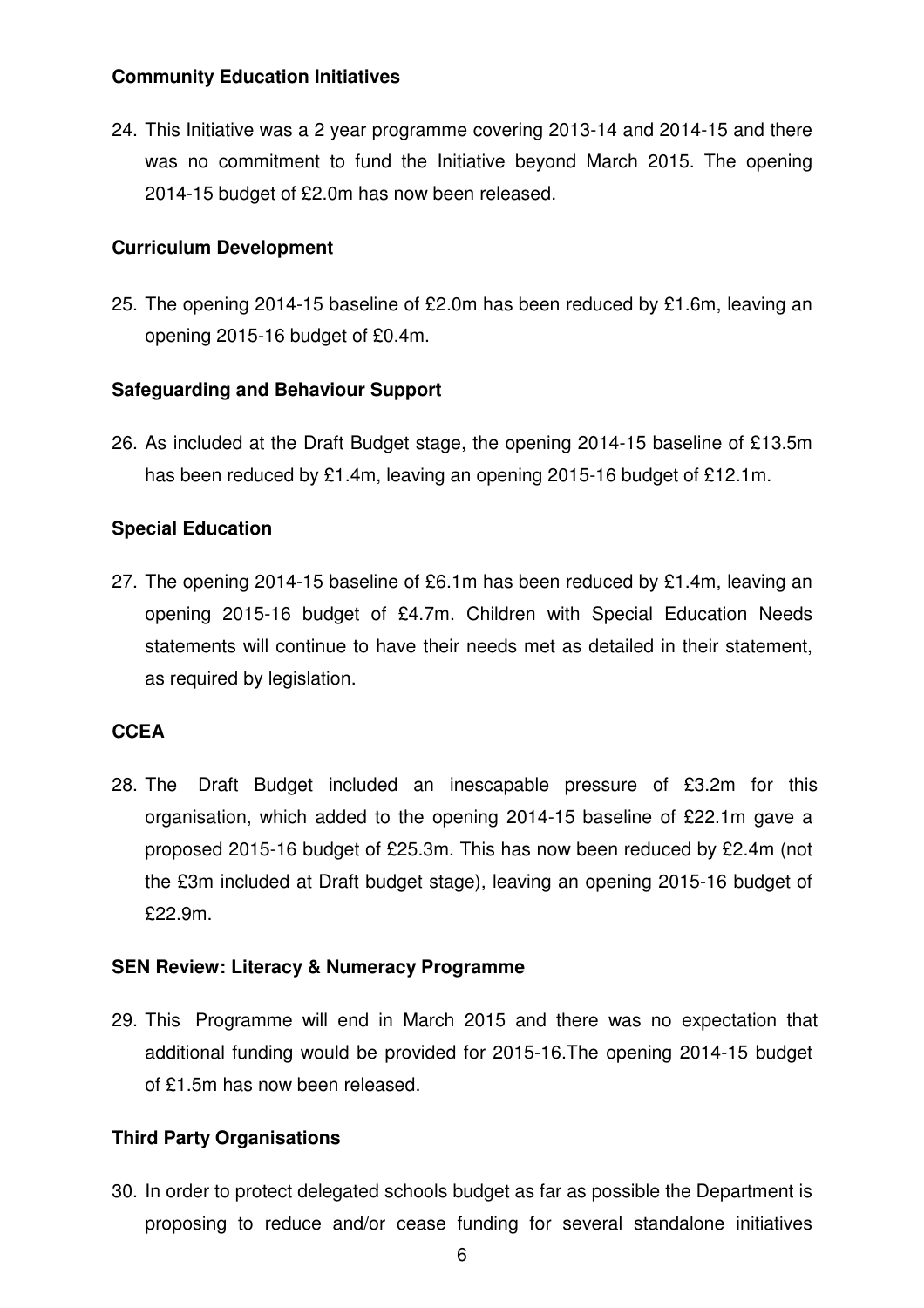provided for pupils by third party organisations. The total budget reduction is £0.8m.

# **Early Years Fund**

 31. The opening 2014-15 baseline of £2.9m has been reduced by £2.0m, leaving an opening 2015-16 budget of £0.9m. Continued investment in the pre-school and Sure Start programmes and ongoing implementation of actions within Learning to Learn maintain a positive focus and investment on the education of our younger children.

# **Sure Start**

 32. The opening 2014-15 baseline of £23.8m will reduce, not by the £2m included at the Draft Budget stage , but by only £1m, leaving an opening 2015-16 budget of £22.8m.

# **Community Relations**

 33. As included at the Draft Budget stage, the opening 2014-15 budget of £1.4m will reduce by £1.1m, leaving a net opening 2015-16 budget of £0.4m. This decision will be subject to the outworkings of the public consultation on the full Equality Impact Assessment for this budget.

# **Youth Council**

 34. As included at the Draft Budget stage, the opening 2014-15 baseline of £5.1m will reduce by £1m, leaving a opening 2015-16 budget of £4.1m. It is anticipated that the majority of this saving will be realised from administration and support arrangements.

# **Departmental Administration**

35. This involves reduction in staff management and administration costs. As included at the Draft Budget stage, savings of £3m are required from Departmental administration. This reduction of 9% is above the overall 2015-16 Resource Budget funding gap of 5.0%.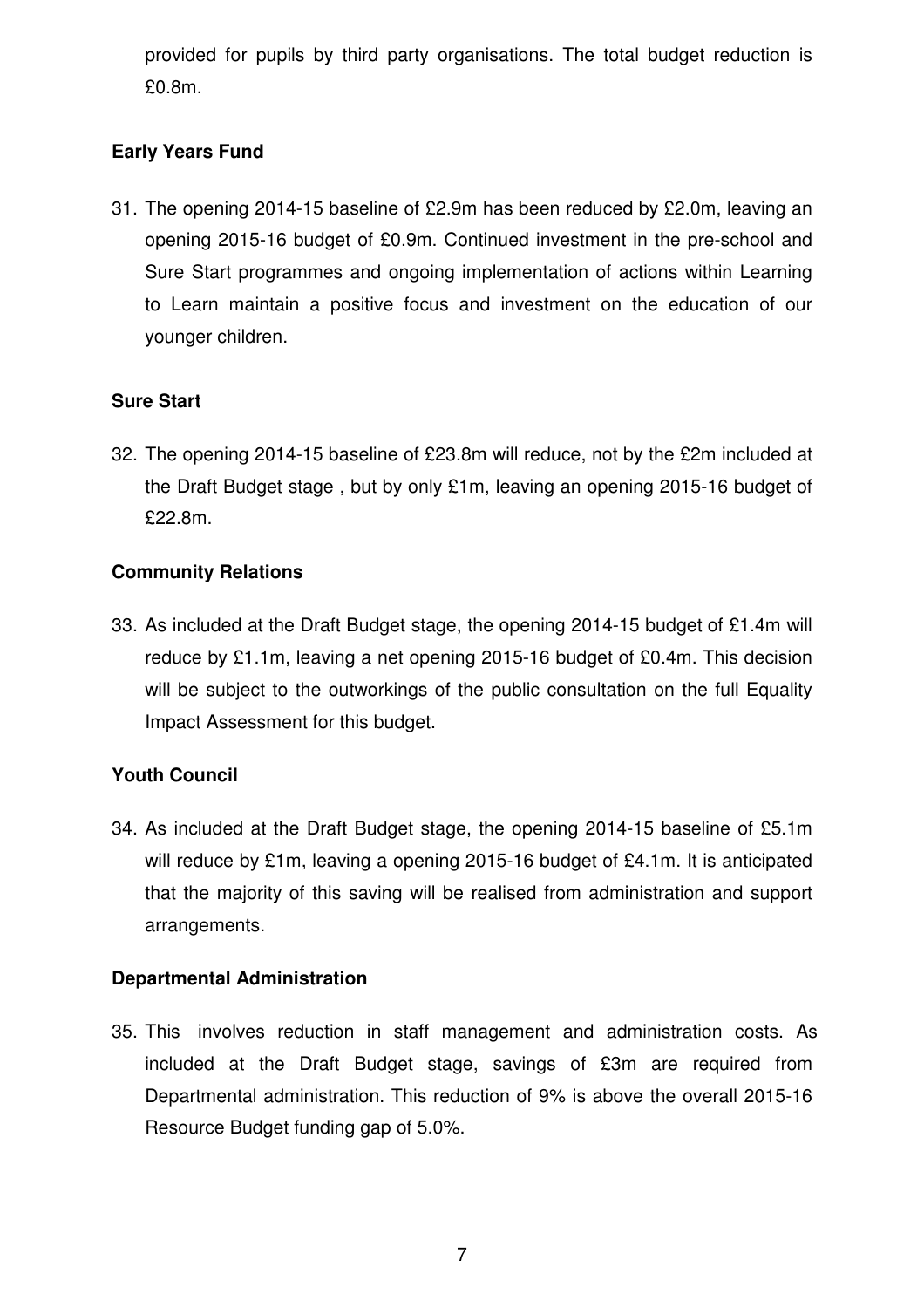# **Aggregated Schools Budget**

- 36. The Aggregated Schools Budget (ASB) accounts for c£1.1bn of the 2014-15 total DE Resource budget of c£1.9bn (60%). The Minister met with the Finance Minister in November 2011 to reinforce how seriously the Resource budget position was constrained and the direct impact it would have on frontline services. The initial DE 2011-15 Savings Delivery Plan required over £300m of savings to be achieved over the budget period.
- 37. Following talks convened with the First and Deputy First Ministers the Minister was successful, in January 2012, in securing an additional £120m directly for school budgets, allocated over the remaining three years of the 2011-15 Budget period (£30m: 2012-13; £15m: 2013-14 and £75m: 2014-15). He has further ensured that the £75m allocation in 2014-15, which originally was time-bounded, has now been permanently added to the Education baseline for 2015-16 and beyond.
- 38. At the Draft Budget stage it was proposed that the ASB be reduced by £78.7m. On Monday 19 January 2015 the Minister announced the allocation of some £80m into the Aggregated Schools Budget in 2015-16. This amount is made up of three elements:
	- An allocation of £50m out of the additional £64.9m the Minister secured as part of the Final 2015-16 Budget negotiations;
	- The £10m allocation to the Aggregated Schools Budget in respect of Targeting Social Needs funding that the Minister had included in the Draft Budget 2015-16 Consultation paper as an inescapable pressure; and
	- An allocation of c£20m, from the £35m that he set aside in the Draft Budget 2015-16 Consultation paper as an inescapable pressure, for staff pay and other inflationary pressures.
- 39. The overall ASB, in cash terms, is marginally higher than 2014-15. However, in real terms, schools will have to factor into their financial planning the annual pay and non pay inflationary pressures, which are unfortunately unfunded in 2015 16. Hence schools must deliver savings of £28.7m in 2015-16, in order to live within their 2015-16 budget allocation.
- 40. All schools were notified of the overall position on 11 February 2015 and of their individual schools budgets on 25 February 2015.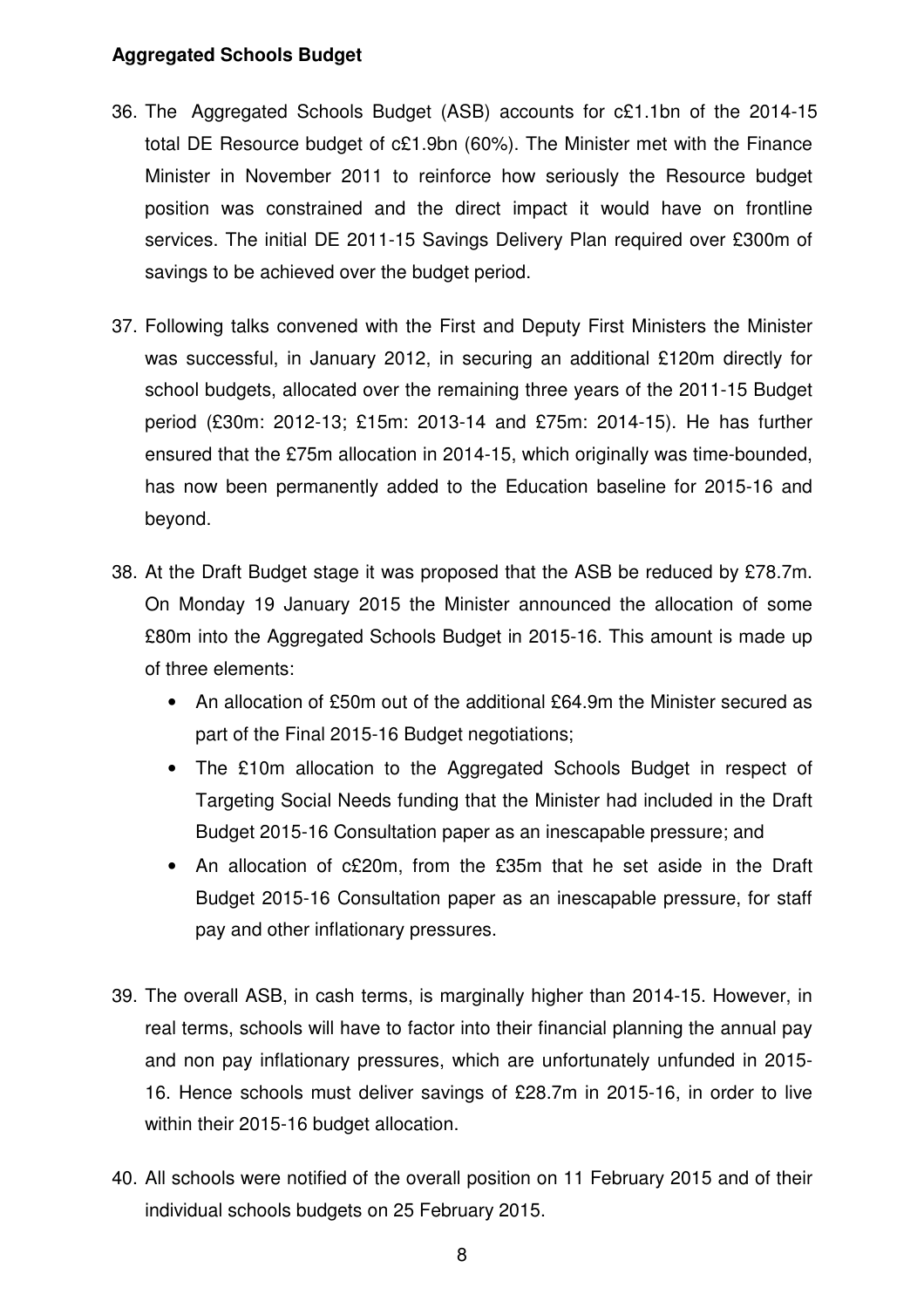# **Assessment of Impacts – Equality and Good Relations**

- 41. The Department is committed to ensuring that it fulfils its duties under Section75 (1) and (2) of the Northern Ireland Act 1998 in relation to having due regard to the need to promote equality of opportunity and to have regard to desirability of promoting good relations.
- 42. Tackling educational inequalities and disadvantage is a core priority for the Department and the budget will continue to be deployed in support of this objective. The promotion of equality of opportunity and good relations is also an important part of ongoing policy development, legislative activities and operational programmes. In managing the 2015-16 Savings Delivery Plan, the Department is making every effort to protect front line services whilst cutting out unnecessary administration.
- unnecessary administration. 43. The Department has also sought to ensure that the required reductions to its budget are applied as far as possible in a manner that does not disproportionately or adversely affect one age group, or other s75 category, over another.
- another.<br>44. The Department has carried out preliminary high-level screening of the impact of the savings in the 2015-16 Savings Delivery Plan on section 75 groups and they are largely considered to have no or minor impacts. Where necessary, full Equality Impact Assessments have been undertaken. As noted above, the screening reflects the approach taken to ensure that the reductions are not disproportionately or adversely applied and, accordingly, shows that the overall approach of the Department in developing its Budget proposals within the resources made available for education should have a minimal impact in terms of equality of opportunity. This is because, wherever possible, the Department has also taken account of mitigating measures to minimise impact.